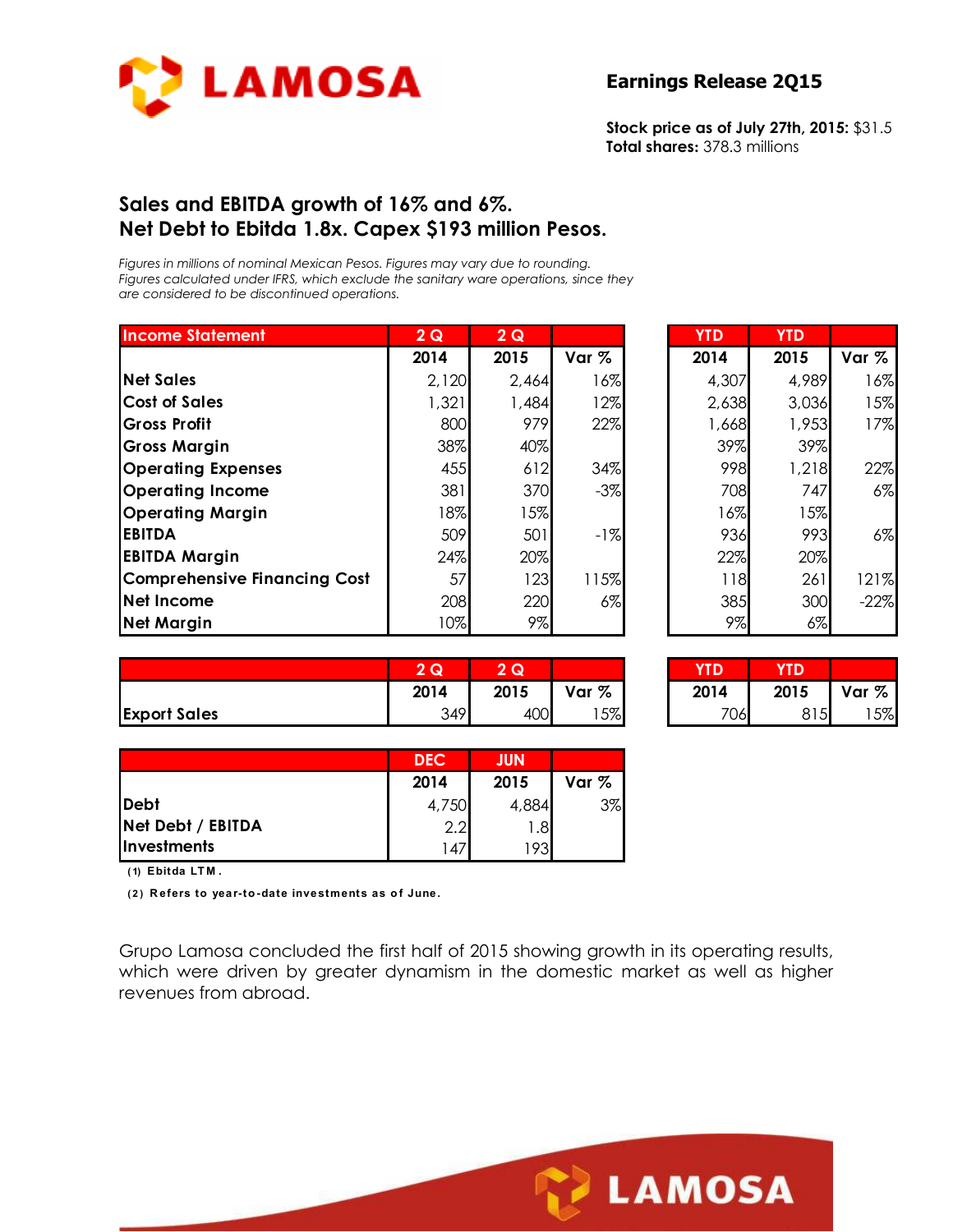



**San Pedro Garza García, Nuevo Leon, Mexico, July 27th, 2015.** Grupo Lamosa, announces its results related to the second quarter of 2015.

*Figures in millions of Mexican Pesos. Figures may vary due to rounding.* 

### **SALES**

Consolidated sales of the company amounted to \$4,989 million pesos, 16% higher than sales of \$4,307 million pesos registered in the first six months of 2014. The increase in revenues was obtained despite lower expectation of economic growth for México, as well as for the high volatility environment prevailing mostly during the second quarter of 2015.



## **EXPORT SALES**

Export sales accumulated at the end of the first half totaled \$815 million pesos, an increase of 15% when compared to sales of \$706 million pesos posted in the same period of 2014. This result was favored by a major activity in the US market and the Peso devaluation versus the U.S. dollar during the first semester of 2015.

**3,000**



**Sales Breakdown (Millions Pesos)**



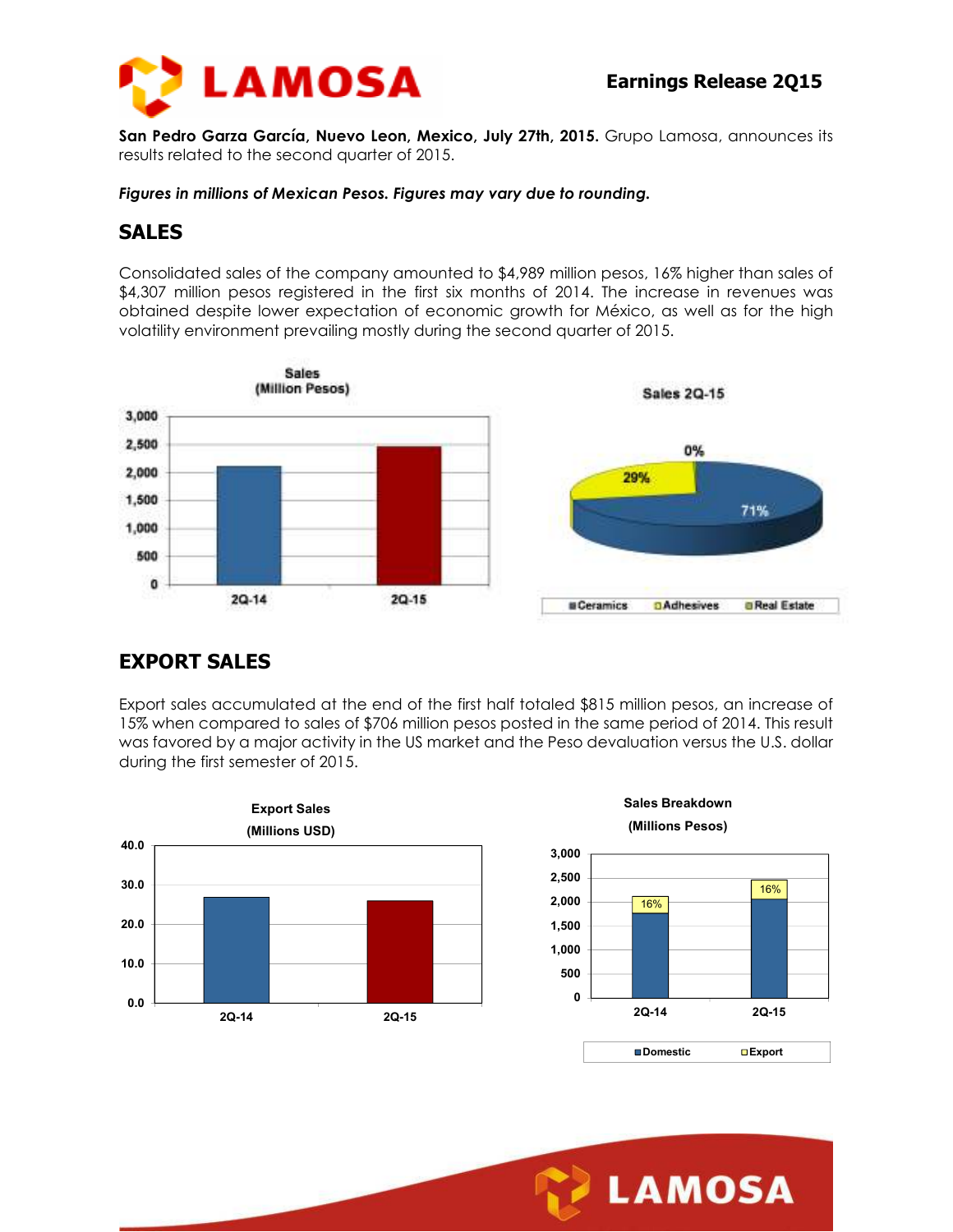

**LAMOSA** 

Grupo Lamosa results benefited from the favorable performance of its divisions.

## **PERFORMANCE PER BUSINESS SEGMENT**

|                           | <b>YTD</b> |                 | <b>YTD</b> |                  |          | <b>YTD</b> |                    |          | <b>YTD</b> |              |          |            |
|---------------------------|------------|-----------------|------------|------------------|----------|------------|--------------------|----------|------------|--------------|----------|------------|
|                           |            | <b>Ceramics</b> |            | <b>Adhesives</b> |          |            | <b>Real Estate</b> |          |            | <b>Total</b> |          |            |
|                           | $Jun-14$   | $Jun-15$        | <u>Var</u> | <b>Jun-14</b>    | $Jun-15$ | <u>Var</u> | $Jun-14$           | $Jun-15$ | <u>Var</u> | $Jun-14$     | $Jun-15$ | <u>Var</u> |
| <b>Total Sales</b>        | 3,050      | 3,550           |            | 1,220            | 1,430    |            | 38                 | 12       |            | 5,338        | 6,099    |            |
| <b>Intersegment Sales</b> | 0          | 0               |            | -1               | $-3$     |            | 0                  | 0        |            | $-1,032$     | $-1,110$ |            |
| <b>Net Sales</b>          | 3.050      | 3,550           | 16%        | 1.219            | 1,427    | 17%        | 38                 | 12       | $-67%$     | 4,307        | 4,989    | 16%        |
| <b>Ebit</b>               | 396        | 448             | 13%        | 275              | 317      | 15%        | $-2$               | $-1$     | $-40%$     | 708          | 747      | 6%         |
| Dep. Amort. & Others      | 154        | 163             | 6%         | 20               | 20       | 2%         | 0                  | 0        |            | 228          | 246      | 8%         |
| <b>EBITDA</b>             | 550        | 611             | 11%        | 295              | 337      | 14%        | $-2$               | -1       | $-40%$     | 936          | 993      | 6%         |
| %                         | 18%        | 17%             |            | 24%              | 24%      |            |                    |          |            | 22%          | 20%      |            |

|                           | <b>Ceramics</b> |         | <b>Adhesives</b> |         |         | <b>Real Estate</b> |       |         | <b>Total</b> |        |         |            |
|---------------------------|-----------------|---------|------------------|---------|---------|--------------------|-------|---------|--------------|--------|---------|------------|
|                           | 2Q-14           | $2Q-15$ | <u>Var</u>       | $2Q-14$ | $2Q-15$ | <u>Var</u>         | 2Q-14 | $2Q-15$ | <u>Var</u>   | 2Q-14  | $2Q-15$ | <u>Var</u> |
| <b>Total Sales</b>        | 1,473           | 1,733   |                  | 609     | 720     |                    | 38    | 12      |              | 2,619  | 2,992   |            |
| <b>Intersegment Sales</b> | 0               | 0       |                  | -1      | $-2$    |                    |       | 0       |              | $-498$ | $-528$  |            |
| <b>Net Sales</b>          | 1,473           | 1,733   | 18%              | 609     | 718     | 18%                | 38    | 12      | $-67%$       | 2,120  | 2,464   | 16%        |
| <b>Ebit</b>               | 215             | 232     | 8%               | 134     | 153     | 15%                | -1    | 0       | $-22%$       | 381    | 370     | $-3%$      |
| Dep. Amort. & Others      | 77              | 86      | 11%              | 13      | 13      | 0%                 | 0     | 0       |              | 127    | 131     | 3%         |
| <b>EBITDA</b>             | 292             | 318     | 9%               | 146     | 166     | 13%                | -1    | 0       | $-22%$       | 509    | 501     | $-1%$      |
| %                         | 20%             | 18%     |                  | 24%     | 23%     |                    |       |         |              | 24%    | 20%     |            |

# **CERAMIC DIVISION**

Cumulative sales of ceramics division at the end of the first half of the year stood at \$3,550 million pesos, representing 71% of total sales, and an increase of 16% over those recorded during the first six months of 2014 sales.

# **ADHESIVES DIVISION**

The remaining 29% of Grupo Lamosa's revenues corresponded to the adhesives division, which ended up the first half of 2015 with cumulative sales of \$1,427 million pesos, 17% higher than those posted during the same period of the last year.

# **OPERATING INCOME**

Operating income of Grupo Lamosa during the first six months of 2015 amounted to \$747 million pesos, a figure that represented a growth of 6% when compared to operating income of \$708 million pesos showed in the first half of 2014. It is worth to mention that during the second quarter of 2014 a non-recurring income was recorded for \$35 million pesos, derived from a lawsuit won by the company. Excluding these extraordinary income, the operating income would have been increased by 11%. During the first half of the year the company carried out higher operating expenses in areas such as sales and marketing, focused mainly on promoting the various product lines and to strengthen the brand value of the company, as well as expenses related to the SAP implementation.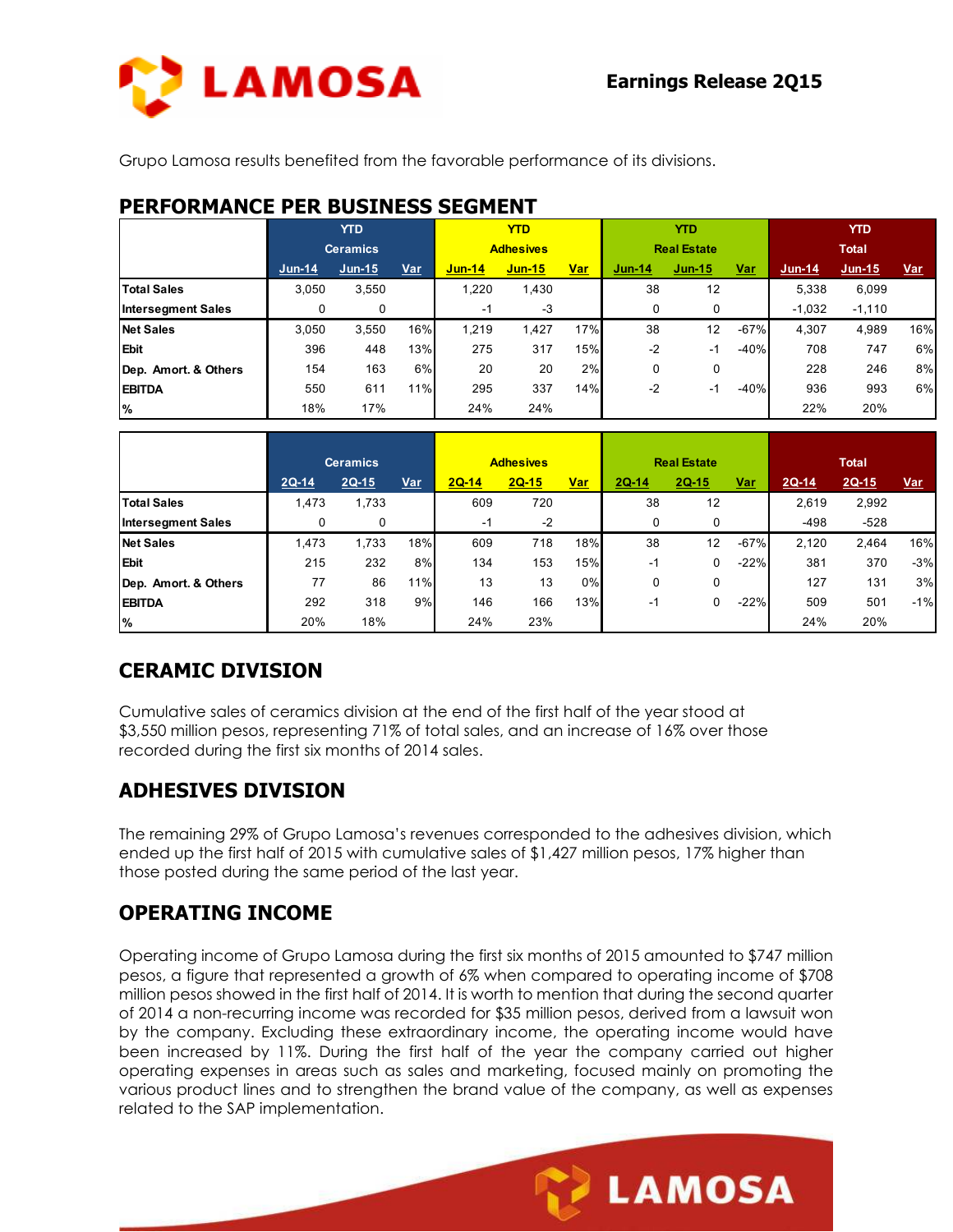

The accumulated EBITDA at the end of the first semester of 2015 amounted to \$993 million pesos, an increase of 6% when compared to EBITDA of \$936 million recorded during the first half of 2014. As operating income, EBITDA 2014 was benefited by the lawsuit mentioned before, excluding such extraordinary income, the EBITDA would have increased 10% in the first half of 2015, versus the same period of 2014.



## **NET INCOME**

Resulted from the debt refinancing completed late last year, the new credit conditions allowed to optimize the financial cost of the company during the first half of 2015. However, despite the significant reduction in financial expenses of 18%, the devaluation showed by the Peso versus the U.S. dollar close to 6% during the first six months of the year, implied to end up the first half of 2015 with an exchange loss of \$ 138 million pesos, comparing unfavorably to a foreign exchange gain of \$ 34 million pesos recorded during the first half of 2014. Thus, the comprehensive financing cost ascended to \$261 million pesos, an increase of 121% when compared to the comprehensive financing cost of \$118 million pesos, showed at the end of the first half of 2014.

The net income for the first six months of the year amounted to \$300 million pesos, showing a reduction of 22% compared to net income of \$ 385 million pesos registered in the first half of 2014. This result is mainly explained by the exchange loss mentioned above.



**LAMOSA**